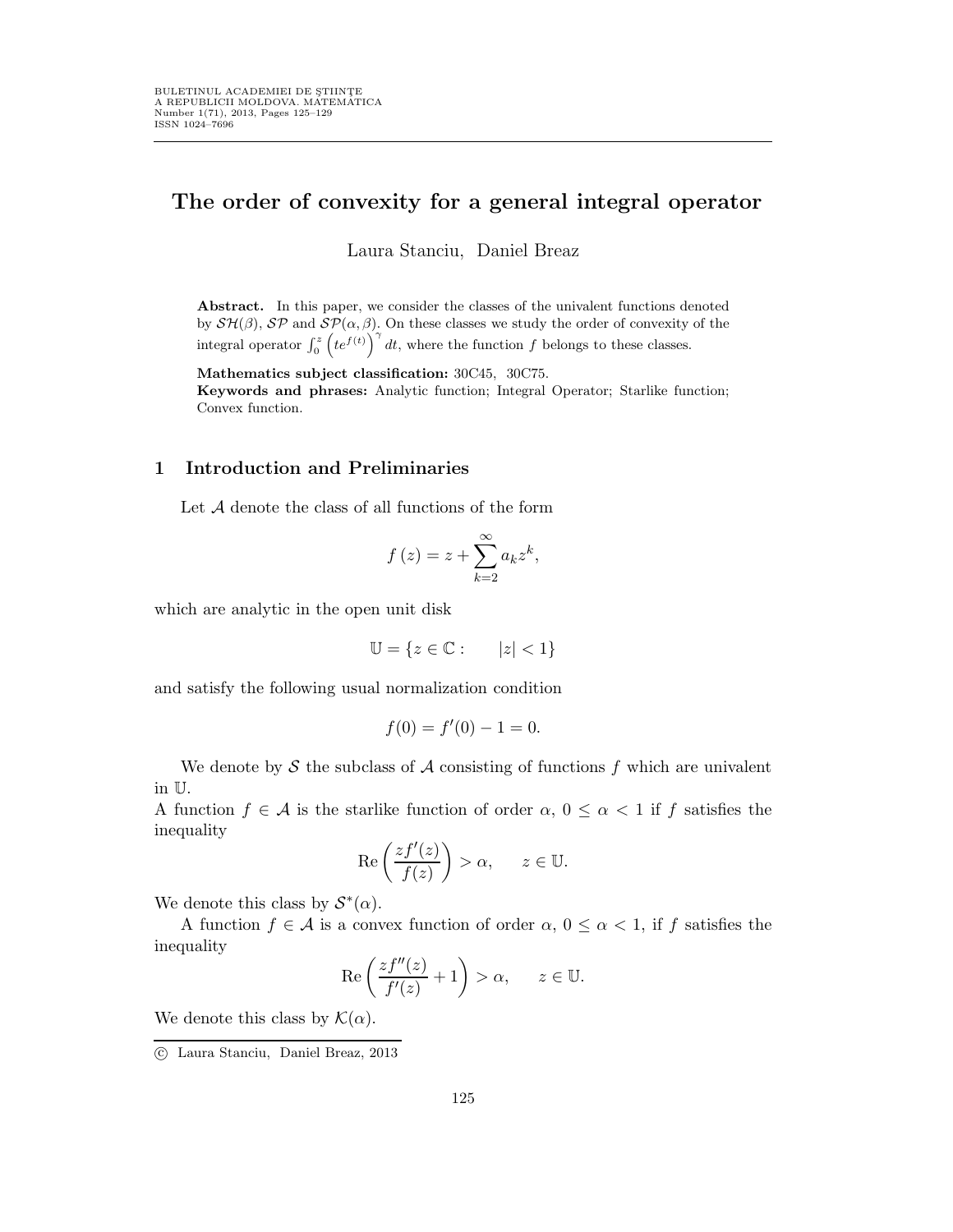In [4], J. Stankiewicz and A. Wisniowska introduced the class of univalent functions  $\mathcal{SH}(\beta)$ ,  $\beta > 0$ , defined by

$$
\left|\frac{zf'(z)}{f(z)} - 2\beta\left(\sqrt{2}-1\right)\right| < \text{Re}\left\{\sqrt{2}\frac{zf'(z)}{f(z)}\right\} + 2\beta\left(\sqrt{2}-1\right) \tag{1}
$$

for all  $z \in \mathbb{U}$ .

Also, in [3], F. Ronning introduced the class of univalent functions  $\mathcal{SP}$ , defined by

$$
\left|\frac{zf'(z)}{f(z)} - 1\right| < \text{Re}\left(\frac{zf'(z)}{f(z)}\right) \tag{2}
$$

for all  $z \in \mathbb{U}$ .

The geometric interpretation of the relation (2) is that the class  $\mathcal{SP}$  is the class of all functions  $f \in S$  for which the expression  $zf'(z)/f(z)$ ,  $z \in \mathbb{U}$ , takes all values in the parabolic region

$$
\Omega = \{\omega : \qquad |\omega - 1| \le \text{Re}\omega\}
$$
  
=  $\{\omega = u + iv : \qquad v^2 \le 2u - 1\}.$ 

In [2], F. Ronning introduced the class of univalent functions  $\mathcal{SP}(\alpha, \beta)$ ,  $\alpha > 0$ ,  $\beta \in [0, 1)$ , as the class of all functions  $f \in \mathcal{S}$  which have the property

$$
\left|\frac{zf'(z)}{f(z)} - (\alpha + \beta)\right| \le \text{Re}\left(\frac{zf'(z)}{f(z)}\right) + \alpha - \beta,\tag{3}
$$

for all  $z \in \mathbb{U}$ .

Geometric interpretation:  $f \in \mathcal{SP}(\alpha, \beta)$  if and only if  $zf'(z)/f(z), z \in \mathbb{U}$ , takes all values in the parabolic region

$$
\Omega_{\alpha,\beta} = \{ \omega : \qquad |\omega - (\alpha + \beta)| \le \text{Re}\omega + \alpha - \beta \}
$$

$$
= \{ \omega = u + iv : \qquad v^2 \le 4\alpha (u - \beta) \}.
$$

In the present paper, we will obtain the order of convexity of the following integral operator:

$$
F(z) = \int_0^z \left( t e^{f(t)} \right)^\gamma dt \tag{4}
$$

where the function  $f \in \mathcal{A}$  and  $\gamma \in \mathbb{C}$ .

Remark 1. The integral operator defined by (4) was introduced by Frasin and Ahmad in [1].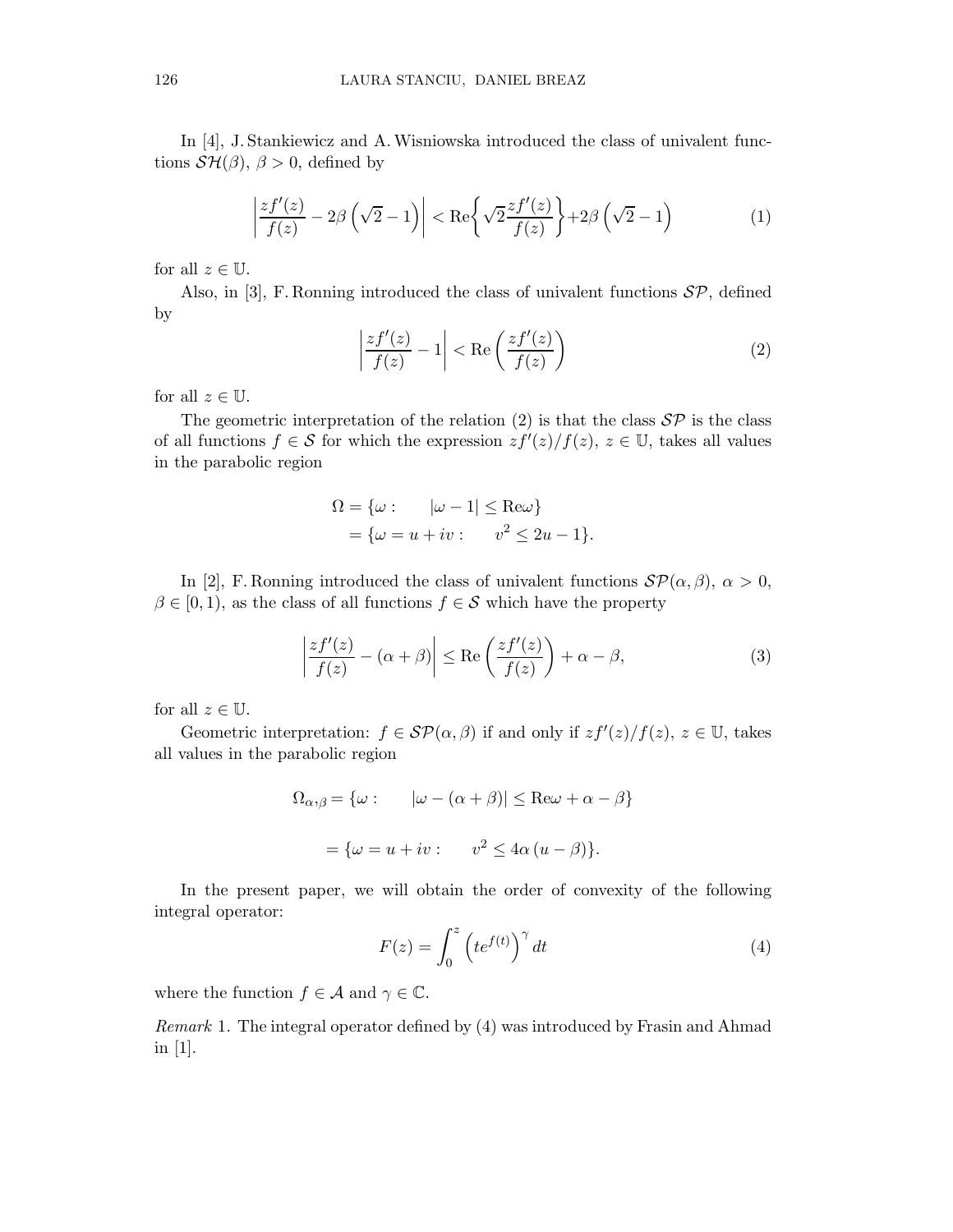## 2 Main results

**Theorem 1.** Let  $f \in A$  be in the class  $\mathcal{SH}(\beta)$ ,  $\beta > 0$  and f satisfies the condition  $|f(z)| \leq M$ , for M a positive real number,  $M \geq 1$  for all  $z \in \mathbb{U}$ . If  $\text{Re}\left(\frac{zf'(z)}{f(z)}\right)$  $\frac{f'(z)}{f(z)}\Big)\leq 1,$  $z \in \mathbb{U}$ , then the integral operator  $F(z)$  defined by (4) is in  $\mathcal{K}(\delta)$ , where

$$
\delta = 1 - |\gamma| \left[ \left( 4\beta(\sqrt{2} - 1) + \sqrt{2} \right) M + 1 \right]
$$

and

$$
|\gamma| \left[ (4\beta(\sqrt{2}-1) + \sqrt{2})M + 1 \right] < 1, \qquad \gamma \in \mathbb{C}.
$$

*Proof.* We calculate for  $F(z)$  the derivatives of the first and second order. From (4) we obtain γ

$$
F'(z) = \left(ze^{f(z)}\right)^{\gamma}
$$

and

$$
F''(z) = \gamma \left( z e^{f(z)} \right)^{\gamma - 1} \left( e^{f(z)} + z f'(z) e^{f(z)} \right).
$$

After the calculus, we obtain that

$$
\frac{zF''(z)}{F'(z)} = \gamma \left(1 + z f'(z)\right)
$$

$$
= \gamma \left(\frac{zf'(z)}{f(z)}f(z) + 1\right).
$$
(5)

It follows from (5) that

$$
\left| \frac{zF''(z)}{F'(z)} \right| \le |\gamma| \left( \left| \frac{zf'(z)}{f(z)} \right| |f(z)| + 1 \right)
$$
  
 
$$
\le \gamma \left( \left( \left| \frac{zf'(z)}{f(z)} - 2\beta \left( \sqrt{2} - 1 \right) \right| + 2\beta \left( \sqrt{2} - 1 \right) \right) |f(z)| + 1 \right).
$$
 (6)

Because  $f \in \mathcal{SH}(\beta), \beta > 0$  and  $|f(z)| \leq M, M \geq 1$  for all  $z \in \mathbb{U}$ , we apply in the condition (6) the inequality (1) and we obtain

$$
\left| \frac{zF''(z)}{F'(z)} \right| \le |\gamma| \left( \left( \text{Re} \left\{ \sqrt{2} \frac{zf'(z)}{f(z)} \right\} + 4\beta \left( \sqrt{2} - 1 \right) \right) M + 1 \right) \le |\gamma| \left( \left( \sqrt{2} \text{Re} \left( \frac{zf'(z)}{f(z)} \right) + 4\beta \left( \sqrt{2} - 1 \right) \right) M + 1 \right)
$$

From the hypothesis of Theorem 1 we have Re  $\left(\frac{zf'(z)}{f(z)}\right)$  $\left(\frac{f'(z)}{f(z)}\right) \leq 1$  and we obtain

$$
\left|\frac{zF''(z)}{F'(z)}\right| \le |\gamma| \left[ (4\beta(\sqrt{2}-1) + \sqrt{2})M + 1 \right] = 1 - \delta
$$

which implies that the integral operator  $F(z)$  defined by (4) is in the class  $\mathcal{K}(\delta)$ .  $\Box$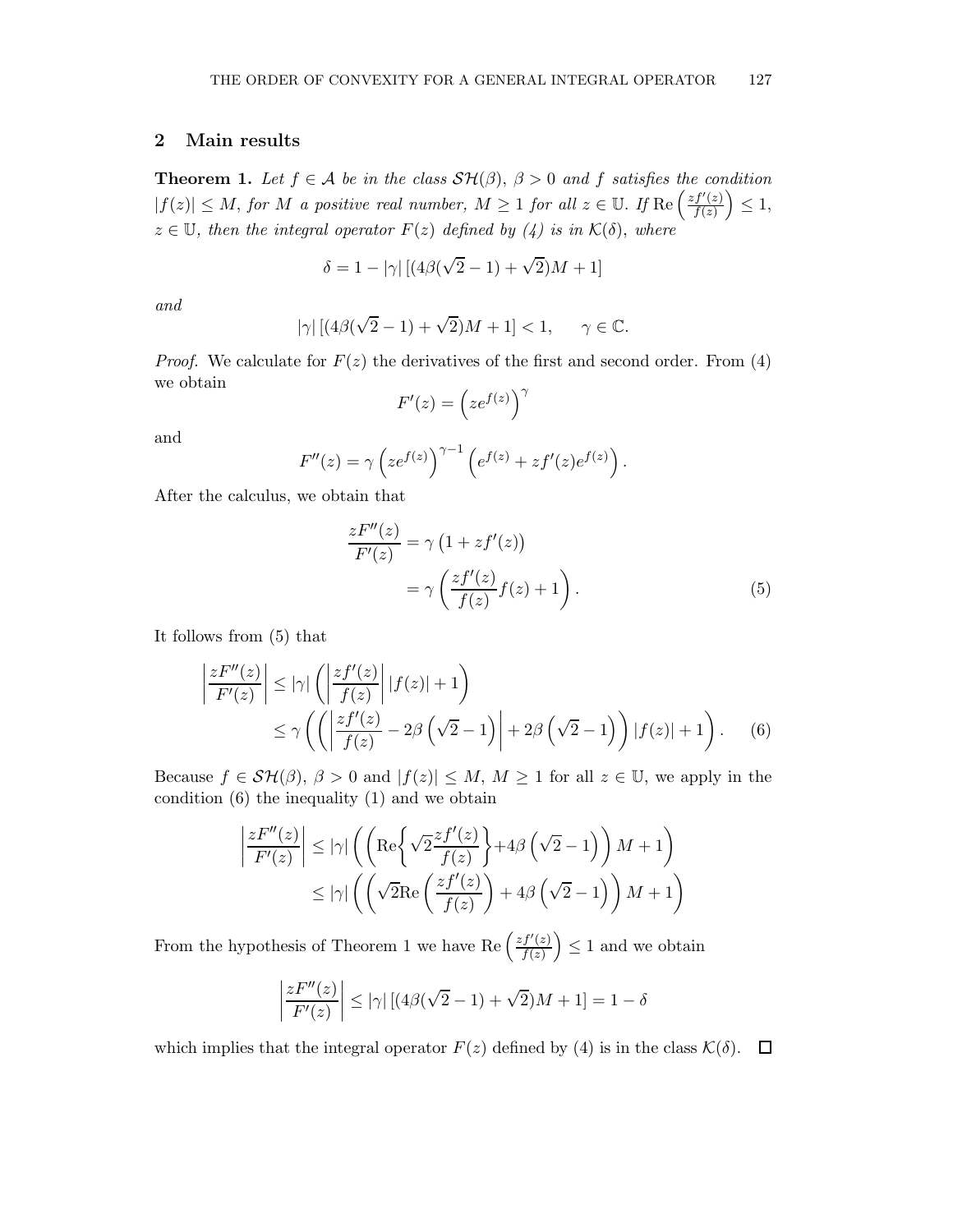**Theorem 2.** Let the function  $f \in \mathcal{SP}$ , where f satisfies the condition  $|f(z)| \leq M$ , for M a positive real number,  $M \geq 1$ ,  $z \in \mathbb{U}$ . If  $\text{Re}\left(\frac{f'(z)}{f(z)}\right)$  $\left(\frac{f'(z)}{f(z)}\right) \leq 1, \ z \in \mathbb{U}, \ then \ the$ integral operator  $F(z)$  defined by  $(4)$  is in  $\mathcal{K}(\delta)$ , where

$$
\delta = 1 - |\gamma| (2M + 1)
$$

and

$$
\left|\gamma\right|(2M+1)<1,\quad \ \ \gamma\in\mathbb{C}.
$$

Proof. Following the same steps as in Theorem 1, we have

$$
\frac{zF''(z)}{F'(z)} = \gamma \left( \frac{zf'(z)}{f(z)} f(z) + 1 \right). \tag{7}
$$

It follows from (7) that

$$
\left|\frac{zF''(z)}{F'(z)}\right| \le |\gamma| \left(\left|\frac{zf'(z)}{f(z)}\right| |f(z)| + 1\right)
$$
  
 
$$
\le \gamma \left(\left(\left|\frac{zf'(z)}{f(z)} - 1\right| + 1\right) |f(z)| + 1\right).
$$
 (8)

Because  $f \in \mathcal{SP}$  and  $|f(z)| \leq M, M \geq 1$  for all  $z \in \mathbb{U}$ , we apply in the condition (8) the inequality (2) and we obtain

$$
\left|\frac{zF''(z)}{F'(z)}\right| \leq |\gamma| \left( \left(\text{Re}\left(\frac{zf'(z)}{f(z)}\right) + 1\right)M + 1\right).
$$

Because Re  $\left(\frac{zf'(z)}{f(z)}\right)$  $\left(\frac{f'(z)}{f(z)}\right) \leq 1$ , we obtain that

$$
\left|\frac{zF''(z)}{F'(z)}\right| \le |\gamma| (2M+1) = 1 - \delta
$$

which implies that the integral operator  $F(z)$  defined by (4) is in the class  $\mathcal{K}(\delta)$ .  $\Box$ 

**Theorem 3.** Let the function  $f \in \mathcal{SP}(\alpha, \beta), \alpha > 0, \beta \in [0, 1),$  where f satisfies the condition  $|f(z)| \leq M$ , for M a positive real number,  $M \geq 1$ ,  $z \in \mathbb{U}$ . If Re  $\left(\frac{f'(z)}{f(z)}\right)$  $\frac{f'(z)}{f(z)}\Big)\leq 1,$  $z \in \mathbb{U}$  then the integral operator  $F(z)$  defined by (4) is in  $\mathcal{K}(\delta)$ , where

$$
\delta = 1 - |\gamma| \left[ (1 + 2\alpha)M + 1 \right]
$$

and

$$
|\gamma| \left[ (1+2\alpha)M + 1 \right] < 1, \qquad \gamma \in \mathbb{C}.
$$

Proof. From the proof of Theorem 1, we have

$$
\left|\frac{zF''(z)}{F'(z)}\right| \le |\gamma| \left(\left|\frac{zf'(z)}{f(z)}\right||f(z)|+1\right)
$$